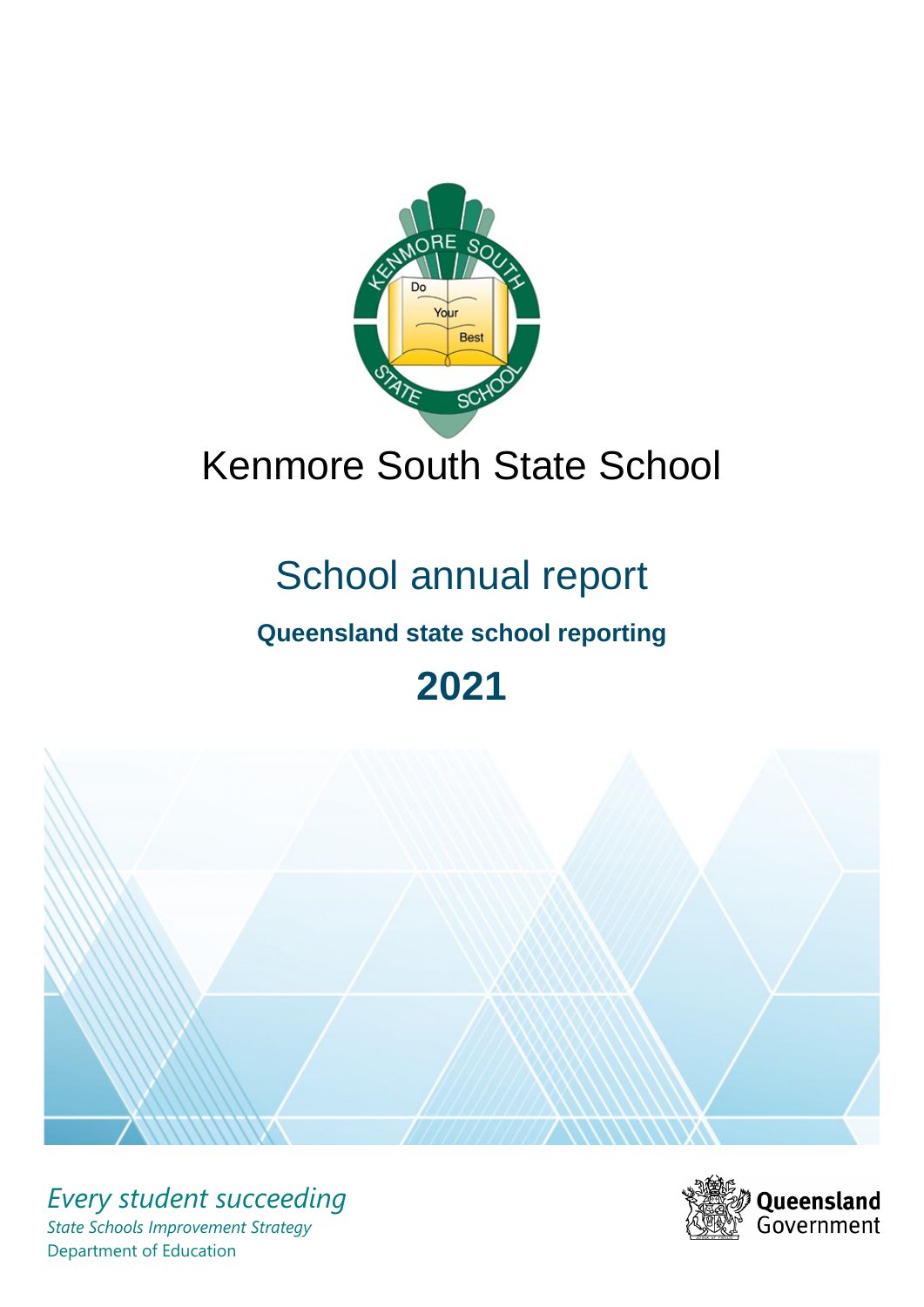**OFFICIAL – Public** Published as information source only. Public information used to create this report may not appear in this format in the public domain Please refer to disclaimer information.

#### **Contact details**

| <b>Postal Address</b> | PO Box 274 Kenmore 4069            |
|-----------------------|------------------------------------|
| <b>Phone</b>          | (07) 3327 0888                     |
| Fax                   | (07) 3327 0800                     |
| Email                 | principal@kenmoresouthss.eq.edu.au |
| Website               | https://kenmoresouthss.eq.edu.au   |

#### **Disclaimer**

The materials presented in this report are distributed by the Department of Education (the department) as an information source only.

The information and data in this report is subject to change without notice.<br>The department makes no statements, representations, or warranties about the accuracy or completeness of, and you should not rely on, any informa report.

The department disclaim all responsibility and all liability (including without limitation, liability in negligence) for all expenses, losses, damages and costs you might incur as a result of the information in this report being inaccurate or incomplete in any way, and for any reason.

Despite our best efforts, the department makes no warranties that the information in this report is free of infection by computer viruses or other contamination.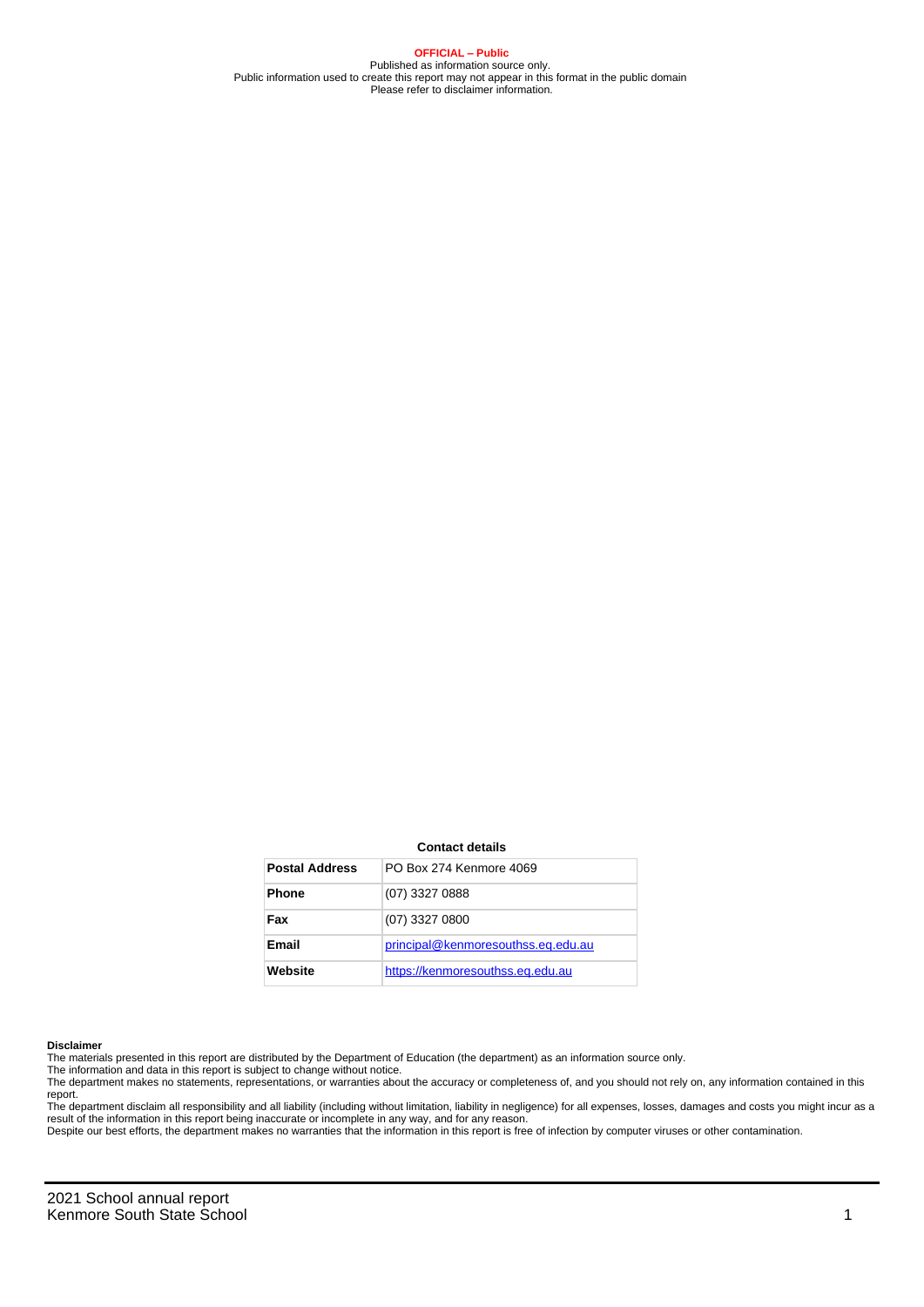| School context                   |                                                                                                                                                                                              |
|----------------------------------|----------------------------------------------------------------------------------------------------------------------------------------------------------------------------------------------|
| Coeducational or single sex      | Coeducational                                                                                                                                                                                |
| <b>Independent Public School</b> | Yes                                                                                                                                                                                          |
| Year levels offered in 2021      | Prep Year - Year 6                                                                                                                                                                           |
| Webpages                         | Additional information about Queensland state schools is located on the:<br>My School website<br>Queensland Government data website<br>Queensland Government schools directory website.<br>٠ |

# **Characteristics of the student body**

### **Student enrolments**

#### **Table 1: Student enrolments by year level**

|                   | <b>February</b> |      |      |      | <b>August</b> |      |
|-------------------|-----------------|------|------|------|---------------|------|
| Year Level        | 2019            | 2020 | 2021 | 2019 | 2020          | 2021 |
| <b>Prep Year</b>  | 86              | 92   | 101  | 89   | 96            | 100  |
| Year 1            | 94              | 96   | 97   | 91   | 99            | 98   |
| Year 2            | 87              | 97   | 104  | 87   | 98            | 108  |
| Year <sub>3</sub> | 87              | 98   | 100  | 89   | 100           | 102  |
| Year 4            | 95              | 96   | 104  | 98   | 99            | 105  |
| Year 5            | 84              | 103  | 94   | 84   | 103           | 94   |
| Year <sub>6</sub> | 100             | 94   | 102  | 101  | 94            | 105  |
| <b>Total</b>      | 633             | 676  | 702  | 639  | 689           | 712  |

Notes

1. Student counts include headcount of all full- and part-time students at the school.

## **Average class sizes**

#### **Table 2: Average class size information for each phase of schooling**

| <b>Year Levels</b> | 2019 | 2020 | 2021 |
|--------------------|------|------|------|
| Prep – Year 3      | 23   | 25   | 26   |
| Year 4 – Year 6    | 27   | 25.  | 25   |

Notes

1. Classes are measured against the target of 25 students per teacher in Prep to Year 3 and Years 11 to 12, and target of 28 students per teacher in Years 4 to 10. Where composite classes exist across cohorts (e.g. Year 3/4) the class size targets would be the lower cohort target.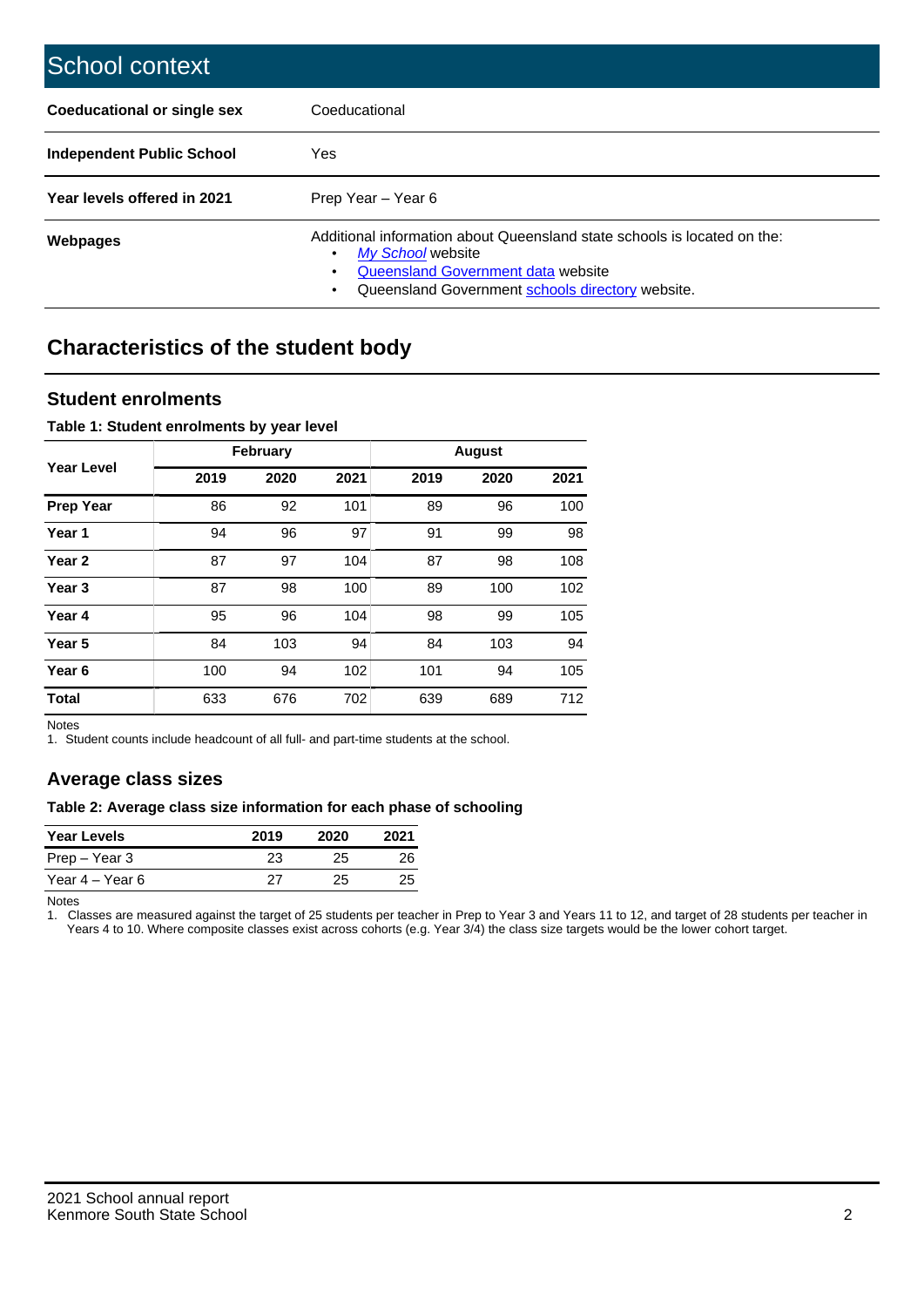## **Respectful relationships education**

To support students' learning, health and wellbeing all state schools are required to implement respectful relationships education through the Prep to Year 10 Australian Curriculum: Health and Physical Education and/or through school pastoral care programs across Prep to Year 12.

### **Parent, student and staff satisfaction**

Tables 3–5 show selected items from the Parent/Caregiver, Student and Staff School Opinion Surveys. In response to the COVID-19 health emergency, the annual school opinion surveys of students, teachers and staff were not administered in 2020. A new time series started in 2021 and data from this collection is not considered directly comparable with earlier collections due to significant methodology changes.

For state level information go to the **[School Opinion Survey](https://qed.qld.gov.au/publications/reports/statistics/schooling/schools/schoolopinionsurvey) webpage**.

#### **Table 3: Parent/Caregiver Survey**

| Percentage of parents/caregivers who agree <sup>1</sup> that:                                               | 2019  | 2020 | 2021  |
|-------------------------------------------------------------------------------------------------------------|-------|------|-------|
| This is a good school.                                                                                      | 96.7% |      | 97.3% |
| My child likes being at this school. <sup>2</sup>                                                           | 96.7% |      | 96.2% |
| My child feels safe at this school. <sup>2</sup>                                                            | 96.7% |      | 97.3% |
| My child's learning needs are being met at this school. <sup>2</sup>                                        | 92.3% |      | 90.2% |
| My child is making good progress at this school. <sup>2</sup>                                               | 91.3% |      | 92.4% |
| Teachers at this school expect my child to do his or her best. <sup>2</sup>                                 | 95.7% |      | 98.4% |
| Teachers at this school provide my child with useful feedback about his or her school<br>work. <sup>2</sup> | 84.4% |      | 87.1% |
| Teachers at this school motivate my child to learn. <sup>2</sup>                                            | 89.1% |      | 93.5% |
| Teachers at this school treat students fairly. <sup>2</sup>                                                 | 90.0% |      | 93.6% |
| can talk to my child's teachers about my concerns. <sup>2</sup>                                             | 92.4% |      | 94.6% |
| This school works with me to support my child's learning. <sup>2</sup>                                      | 85.6% |      | 89.7% |
| This school takes parents' opinions seriously. <sup>2</sup>                                                 | 76.1% |      | 81.7% |
| Student behaviour is well managed at this school. <sup>2</sup>                                              | 82.0% |      | 90.2% |
| This school looks for ways to improve. <sup>2</sup>                                                         | 93.3% |      | 92.1% |
| This school is well maintained. <sup>2</sup>                                                                | 91.3% |      | 96.7% |

Notes

1. Agree represents the percentage of respondents who Somewhat Agree, Agree or Strongly Agree with the statement.

2. Nationally agreed parents/caregiver items.

3. DW = Data withheld to ensure confidentiality.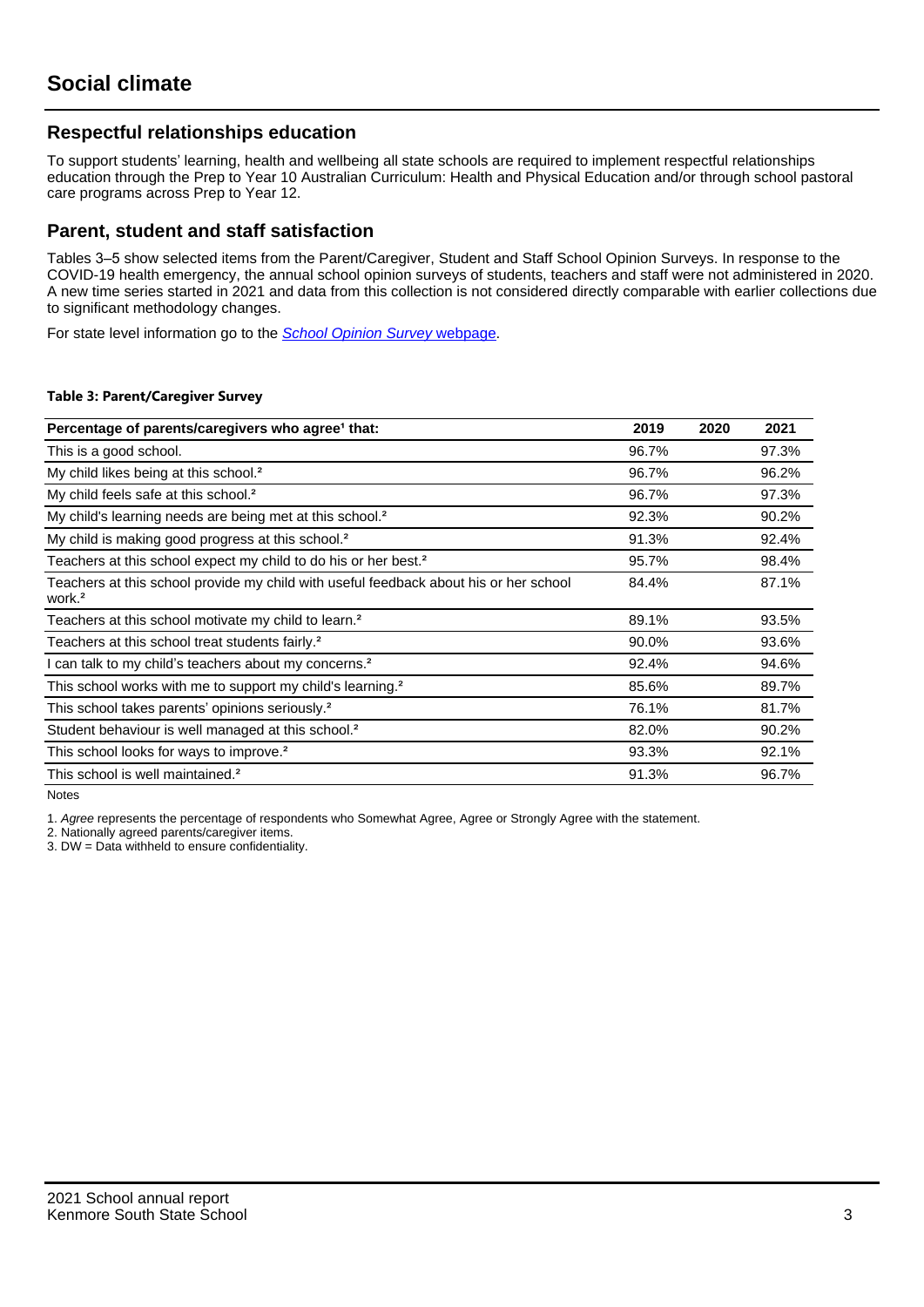#### **Table 4: Student Survey**

| Percentage of students who agree <sup>1</sup> that:                            | 2019  | 2020 | 2021  |
|--------------------------------------------------------------------------------|-------|------|-------|
| I like being at my school. <sup>2</sup>                                        | 96.1% |      | 91.5% |
| I feel safe at my school. <sup>2</sup>                                         | 95.3% |      | 93.9% |
| My teachers motivate me to learn. <sup>2</sup>                                 | 93.0% |      | 94.6% |
| My teachers expect me to do my best. <sup>2</sup>                              | 99.2% |      | 98.8% |
| My teachers provide me with useful feedback about my school work. <sup>2</sup> | 91.5% |      | 95.8% |
| Teachers at my school treat students fairly. <sup>2</sup>                      | 84.8% |      | 88.6% |
| I can talk to my teachers about my concerns. <sup>2</sup>                      | 84.1% |      | 86.1% |
| My school takes students' opinions seriously. <sup>2</sup>                     | 84.7% |      | 82.1% |
| Student behaviour is well managed at my school. <sup>2</sup>                   | 78.7% |      | 87.3% |
| My school looks for ways to improve. <sup>2</sup>                              | 91.4% |      | 95.2% |
| My school is well maintained. <sup>2</sup>                                     | 92.2% |      | 95.8% |
| My school gives me opportunities to do interesting things. <sup>2</sup>        | 90.7% |      | 92.8% |

Notes

1. Agree represents the percentage of respondents who Somewhat Agree, Agree or Strongly Agree with the statement.

2. Nationally agreed student items.

3. DW = Data withheld to ensure confidentiality.

#### **Table 5: Staff Survey**

| Percentage of staff who agree <sup>1</sup> that:                                                            | 2019   | 2020 | 2021   |
|-------------------------------------------------------------------------------------------------------------|--------|------|--------|
| I feel confident embedding Aboriginal and Torres Strait Islander perspectives across the<br>learning areas. | 88.9%  |      | 73.9%  |
| I enjoy working at this school. <sup>2</sup>                                                                | 95.1%  |      | 96.4%  |
| I feel this school is a safe place in which to work. <sup>2</sup>                                           | 97.6%  |      | 96.4%  |
| I receive useful feedback about my work at this school. <sup>2</sup>                                        | 87.8%  |      | 96.3%  |
| Students are encouraged to do their best at this school. <sup>2</sup>                                       | 100.0% |      | 100.0% |
| Students are treated fairly at this school. <sup>2</sup>                                                    | 95.1%  |      | 92.6%  |
| Student behaviour is well managed at this school. <sup>2</sup>                                              | 85.4%  |      | 78.6%  |
| Staff are well supported at this school. <sup>2</sup>                                                       | 95.1%  |      | 85.7%  |
| This school takes staff opinions seriously. <sup>2</sup>                                                    | 87.8%  |      | 82.1%  |
| This school looks for ways to improve. <sup>2</sup>                                                         | 100.0% |      | 100.0% |
| This school is well maintained. <sup>2</sup>                                                                | 92.7%  |      | 93.1%  |
| This school gives me opportunities to do interesting things. <sup>2</sup>                                   | 90.0%  |      | 88.9%  |

Notes

1. Agree represents the percentage of respondents who Somewhat Agree, Agree or Strongly Agree with the statement.

2. Nationally agreed staff items.

3. DW = Data withheld to ensure confidentiality.

## **Description of how this school manages non-attendance**

Queensland state schools manage non-attendance in line with the Queensland Department of Education procedures: [Managing Student Absences and Enforcing Enrolment and Attendance at State Schools](https://ppr.qed.qld.gov.au/pp/managing-student-absences-and-enforcing-enrolment-and-attendance-at-state-schools-procedure); and [Roll Marking in State Schools,](https://ppr.qed.qld.gov.au/pp/roll-marking-in-state-schools-procedure) which outline processes for managing and recording student attendance and absenteeism.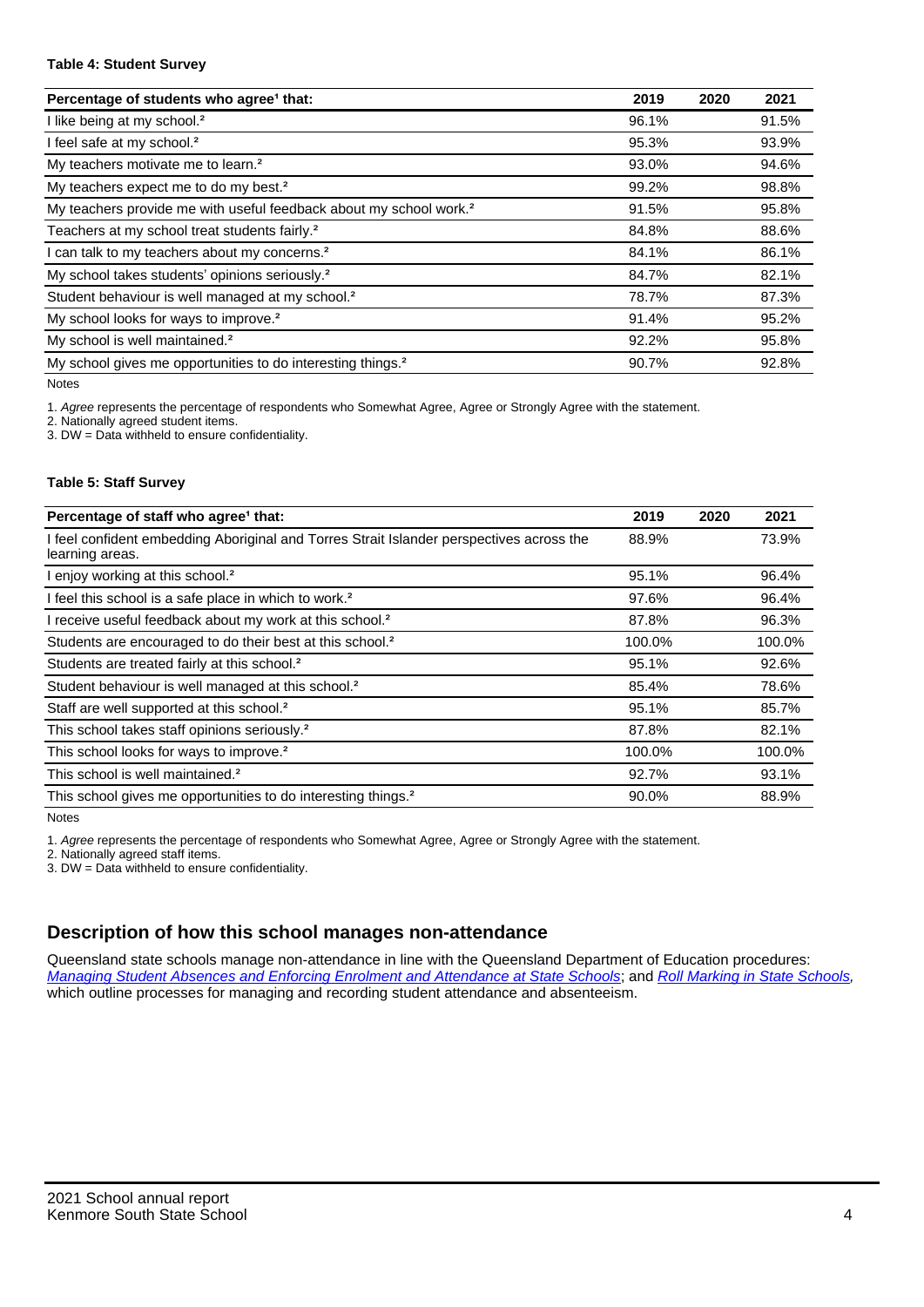## **School disciplinary absences**

#### **Table 6: Count of school disciplinary absences at this school**

| Type of school disciplinary absence | 2019 | 2020 | 2021 |
|-------------------------------------|------|------|------|
| Short suspension                    | 6    | b    | 6    |
| Long suspension                     |      |      |      |
| Exclusion                           |      |      |      |
| Total                               | 6    | b    | 6    |

Notes

1. School disciplinary absence (SDA) data is a total of short suspensions (1–10 days), long suspensions (11–20 days), exclusions and cancellations. 2. The number of SDAs is not the number of students who received an SDA as one student may be suspended several times in a school year. Each time a student is suspended it is recorded as an additional SDA. The data does not reflect the outcomes of appeal decisions.

3. 2020 data was impacted by the COVID-19 health emergency. There were significantly fewer SDAs during the home-based learning period (the first five weeks of Term 2) compared to other years.

# **School funding**

## **School income broken down by funding source**

School income, reported by financial year accounting cycle using standardised national methodologies and broken down by funding source is available via the  $My$  School website.

#### **How to access our income details**

- 1. Click on the My School link <http://www.myschool.edu.au/>.
- 2. Enter the school name or suburb of the school you wish to search.

|  | Search by school name or suburb |  | <b>School sector</b> |  | $\sim$ and $\sim$ represents the set of $\sim$ | <b>State</b> |  |  |  |
|--|---------------------------------|--|----------------------|--|------------------------------------------------|--------------|--|--|--|
|--|---------------------------------|--|----------------------|--|------------------------------------------------|--------------|--|--|--|

3. Click on View School Profile to access the school's profile.



4. Click on Finances and select the appropriate year to view school financial information.

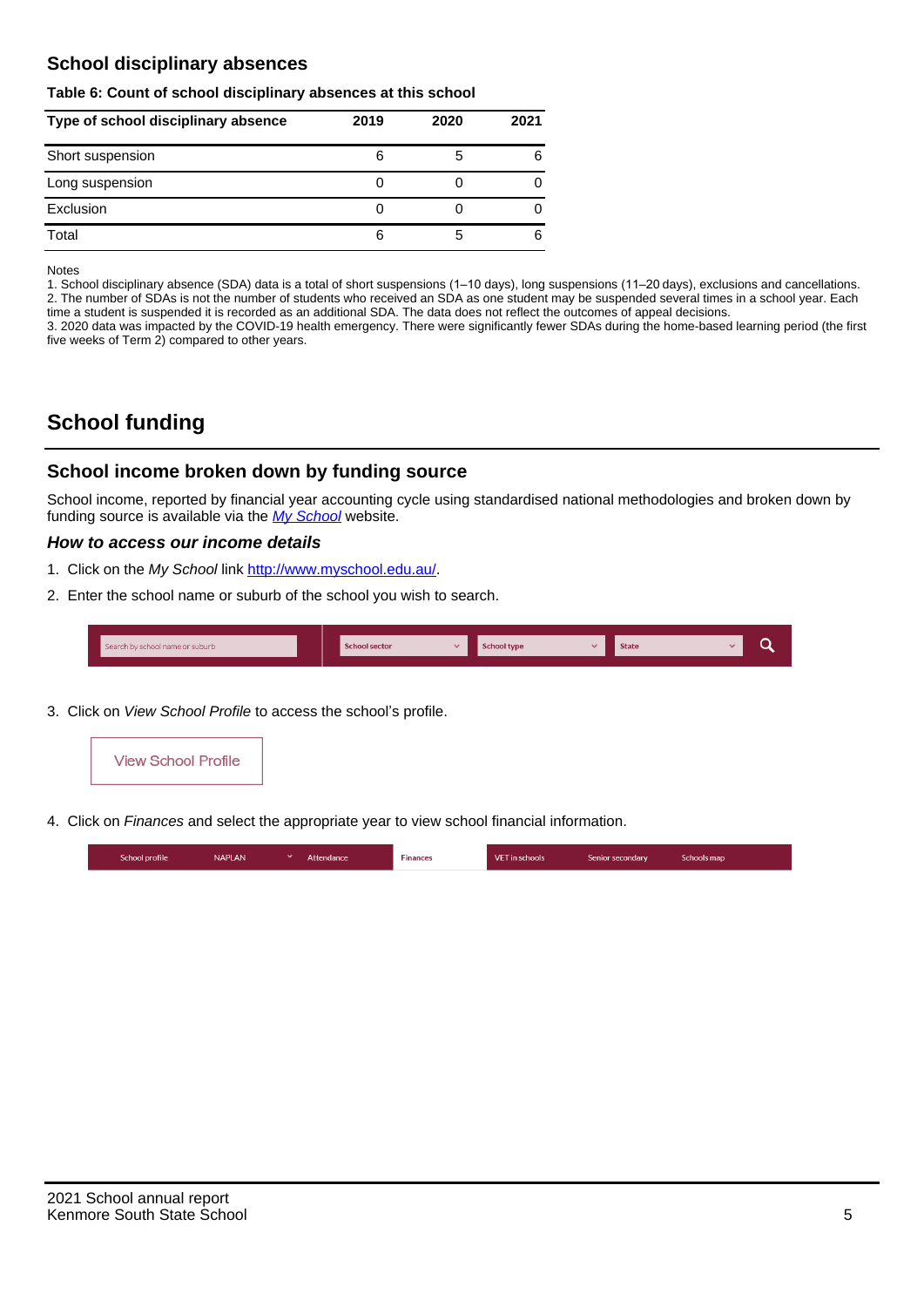# **Teacher standards and qualifications**

The Teacher registration eligibility requirements: Policy (p.1) states:

To be eligible for registration, a person must satisfy the Queensland College of Teachers (QCT) that they meet requirements regarding qualification and experience, or have otherwise met the requirements of the Australian Professional Standards for Teachers (APST). A person must also satisfy the QCT that they are suitable to teach and meet English language proficiency requirements. All these requirements are specified in the Act and the Education (Queensland College of Teachers) Regulation 2005 (the Regulation).

The qualifications required for teacher registration are successful completion of either -

- (a) a four-year initial teacher education program including teacher education studies of at least one year (e.g. a Bachelor of Education, or a double Bachelor degree in Science and Teaching) or
- (b) a one-year graduate initial teacher education program following a degree (e.g. a one-year Graduate Diploma of Education (Secondary) after a three-year Bachelor degree) or
- (c) another course of teacher education that the QCT is reasonably satisfied is the equivalent of (a) or (b). These are considered on a case-by-case basis.

For more information, please refer to the following link:

• <https://www.qct.edu.au/registration/qualifications>

# **Workforce composition**

## **Staff composition, including Indigenous staff**

#### **Table 7: Workforce composition for this school**

|                    |      | <b>Teaching staff</b> |      |      | Non-teaching staff |      |      | Indigenous staff |      |
|--------------------|------|-----------------------|------|------|--------------------|------|------|------------------|------|
| <b>Description</b> | 2019 | 2020                  | 2021 | 2019 | 2020               | 2021 | 2019 | 2020             | 2021 |
| Headcount          | 49   | 51                    |      | 26   | 29                 | 30   | <5   | <5               |      |
| <b>FTF</b>         | 41   | 42                    | 42   | 18   | 20                 |      | <5   | ה>               |      |

Notes

1. Teaching staff includes school leaders.

2. Indigenous refers to Aboriginal and Torres Strait Islander people of Australia.

3. FTE = full-time equivalent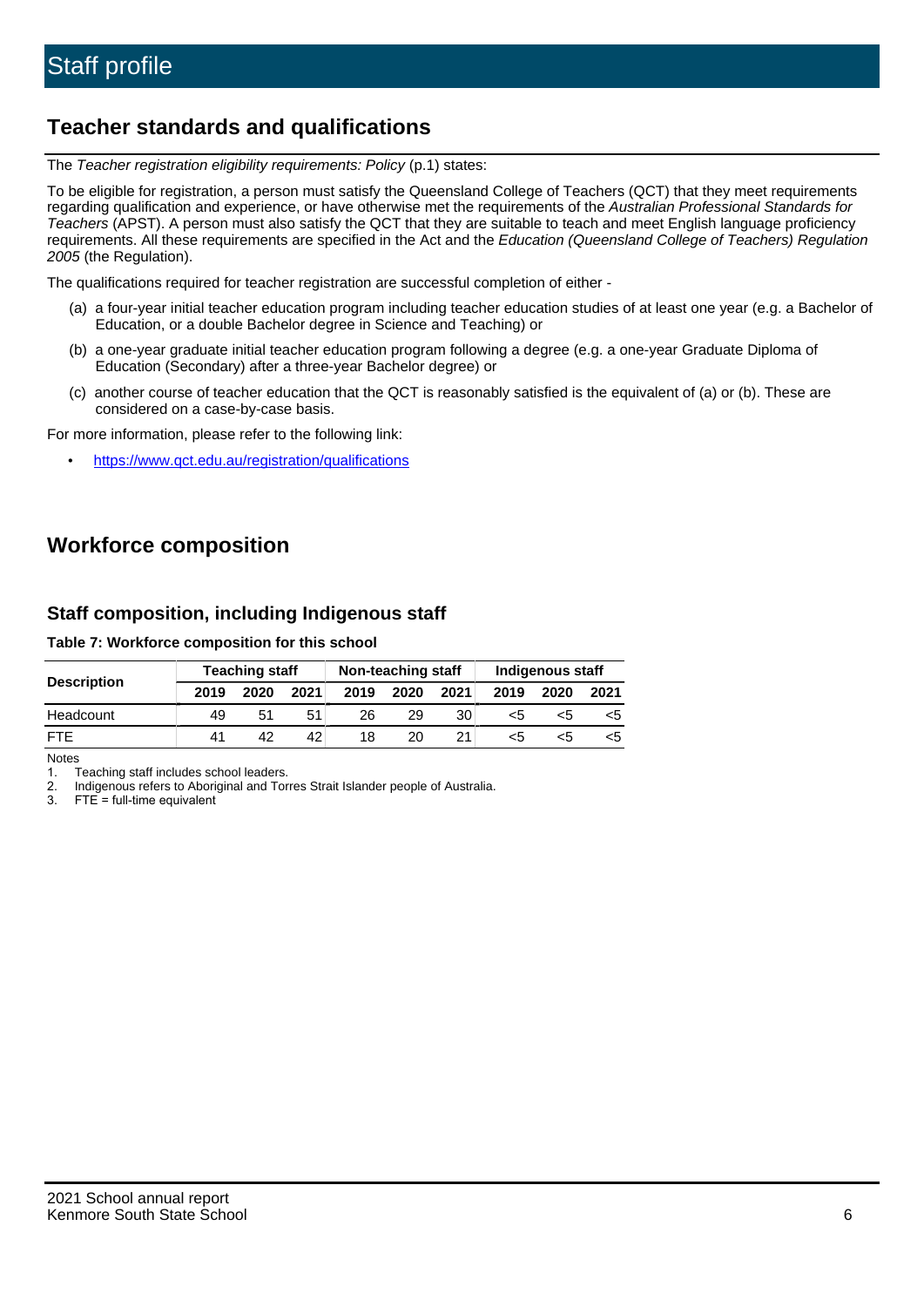# **Key student outcomes**

## **Student attendance**

Tables 8–9 show attendance rates at this school as percentages. In 2020, the COVID-19 health emergency affected student attendance in Queensland Government schools. Comparisons between 2020 and other years' attendance data should not be made.

#### **Table 8: Overall student attendance at this school**

| <b>Description</b>                                  | 2019 | 2020 | 2021 |
|-----------------------------------------------------|------|------|------|
| Overall attendance rate for students at this school | 95%  | 92%  | 94%  |

Notes

1. The attendance rate is the full- and part-time days attended as a percentage of enrolled school days.

2. Full-time students only.

#### **Table 9: Student attendance rates for each year level at this school**

| Year Level        | 2019 | 2020 | 2021 |
|-------------------|------|------|------|
| Prep Year         | 95%  | 93%  | 95%  |
| Year <sub>1</sub> | 94%  | 92%  | 95%  |
| Year 2            | 96%  | 93%  | 93%  |
| Year 3            | 93%  | 93%  | 95%  |
| Year 4            | 96%  | 92%  | 94%  |
| Year 5            | 95%  | 93%  | 93%  |
| Year 6            | 95%  | 92%  | 94%  |

Notes

1. The attendance rate is the full- and part-time days attended as a percentage of enrolled school days.

2. Full-time students only.

3. DW = Data withheld to ensure confidentiality